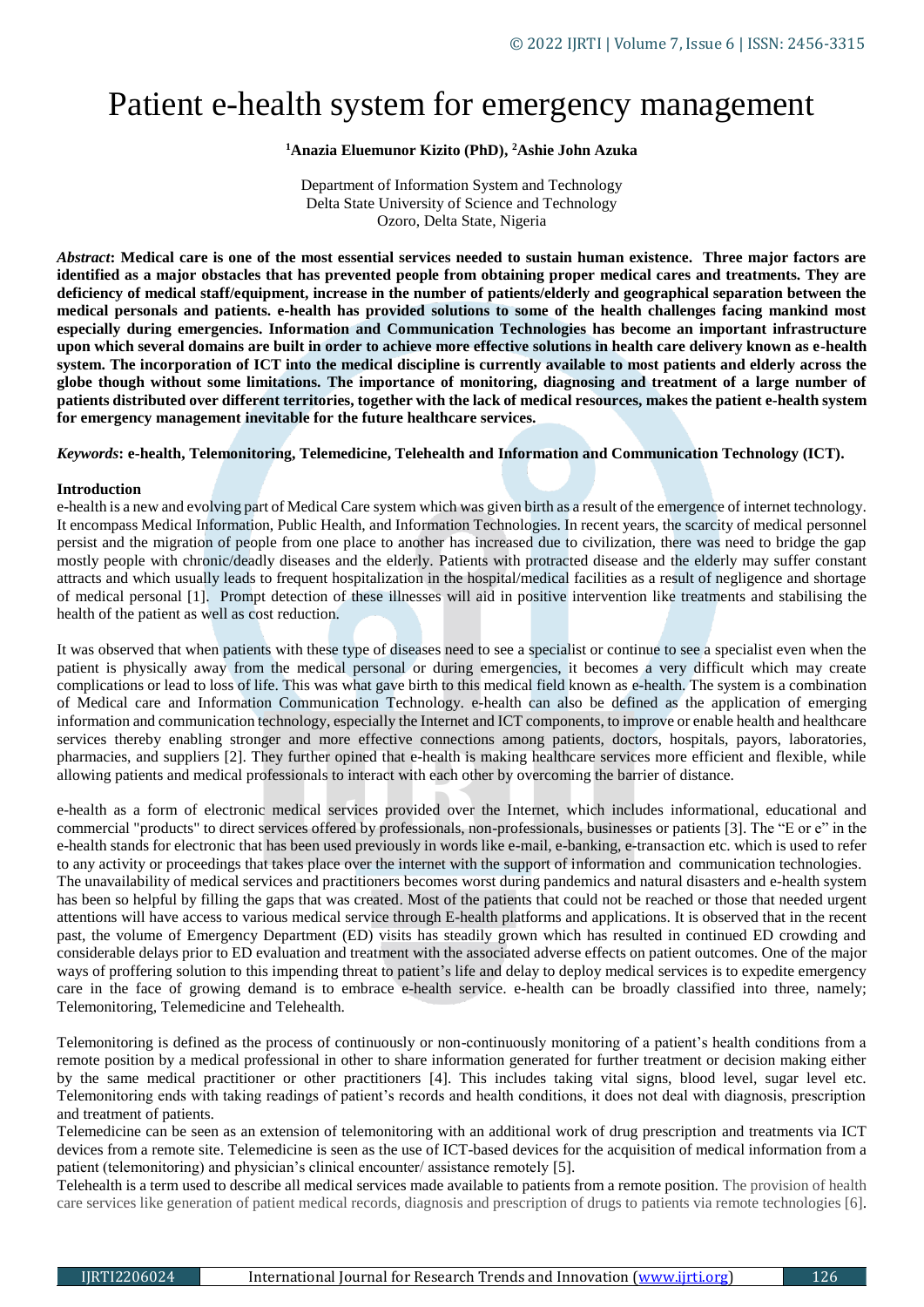e-health is a broader term that is used to describe the activities of telemonitoring, telemedicine and telehealth. WHO defines ehealth as the application of healthcare services, where distance is a critical factor, by all healthcare personnel using information and communication technology devices for the exchange of valid information for diagnosis, treatment and prevention of disease and injuries, research and evaluation, and for the continuing education of health care providers, all in the interests of advancing the health of individuals and their communities. These ICT devices includes personal computers, telephones/hand-held devices, visual display units, cameras, medical wearable devices, internet facilities, other computer peripherals and multimedia devices.

The major importance of e-health system during emergency situations like chronic diseases, terminal diseases, pandemic, accident amongst others includes to provide clinical support, overcome geographical barriers, connecting users who are not within the same physical locality, improve health services etc. through the application of ICT based devices.

#### **Statement of Problems**

The application of e-health system in the Emergency Department (ED) and in the handling of chronic diseases has been a slow process in the world even in the developed countries where the technology has been available for decades. It is of recent that ehealth system is being adopted and applied in most western countries like United States and Europe. Factors impeding the adoption of e-health system are reluctance of the medical community to adapt to new technology, governmental regulation, patient awareness and lack of financial incentives or loans for use of telemedicine [7]. This gap that was created by the underutilization of the e-health was publically aware during the outbreak covid-19 pandemic when medical service ran out of service throughout the world.

In this research work, the following problems that are related with e-health system during emergency management was highlighted; Inability of patients in emergency conditions and chronic diseases to access healthcare services from remote locations without going to the hospital thereby delaying treatment, inadequate information storage and retrieval system in healthcare facilities to support prompt access to patients' medical history during emergency situations, inability of doctors from different hospitals to share patients' medical information on real-time when patients are referred from one hospital to another during emergency situations thereby delaying treatment, inability of medical staff to diagnose, prescribe and treat patient during emergencies and increased possibility of losing patients in emergency situations due to either negligence, poor diagnosis and delayed treatment.

#### **Objectives of the Study**

The application of e-health system no doubt will help in improving healthcare services by making medical services available to patients in critical conditions, decongest emergency departments in our medical facilities, optimizes providers' services, potentially reduces costly medical requirements, and may increase the pool of providers available during unwanted times due to ability to provide care from home or other remote settings. The objectives of the proposed e-health system during emergency are highlighted below; to provide a system that will enable patients in emergency situations to access healthcare services from remote locations without having to visit the hospital, to provide a system that will ensure adequate storage and retrieval of health records in healthcare facilities to support quick access to patients' medical history during emergency situations and to provide a system that will enable doctors from different hospitals to share patients' medical history on real-time when they are referred from one hospital to another during emergency situations.

#### **Review of Related Study**

Due to the increased rate of death and limited availability of medical services in recent times, computer and internet has made it possible for millions of people to access proper medical services through technology based medical care known as e-health system [8]. The increased use of computers in healthcare led to the design and implementation of numerous computer-based systems like computerized medical Diagnostic system for chronic diseases, electronic health record, (HER), medical wearables etc [9]. Also, with the proliferation of Information communication technology devices and increased adoption in different branches of medical fields, healthcare services have been revolutionized using different technologies, systems and applications directed towards enhancing the qualities of healthcare services and patients' health in general. IT application in healthcare comes in different forms namely Mobile Health (m-health) applications, healthcare monitoring systems, smart patient health tracking systems just to mention but a few [10]. It was opined that the need of taking care of a very large number of patients distributed over the territory, together with the lack of medical resources, makes the adoption of Information Communication Technologies (ICT) crucial for the future healthcare services [11]. It was observed that in the recent years a large variety of E-health services and Apps for professional medical users have been developed for different scenarios. Patient's mobile health tracking apps are commonly used in healthcare system and they have gained widespread popularity facilitating the maintenance of health and management of chronic and emergency situation, allowing the sharing of clinical information over distances. One of the obvious benefit of e-health system is that it has empowered patients to contribute to their own well-being and affordability, accessibility and convenience to health services during emergencies and crisis of chronic diseases [12]. In the Global Observatory Survey on the development of e-health and its role on achieving Universal Health Coverage (UHC) by WHO in the year 2016, it was observed that UHC cannot be achieved without the support of E-health system. Many countries reported at least an e-health (mobile Health) initiative being implemented in the country and the survey results clearly demonstrate that there has been impressive growth in some developed countries [13]. Due to their findings, most countries are considering e-health system as fundamental means to strengthening the health system and innovation.

However, it was pointed out that the process of embedding e-health everywhere still has a long way to go, in terms of coverage and functionality [11]. The procedures of full implementation is still in progress which is been influenced by factors from different national priorities and politics. They further advised that to increase health App use efficacy, user-cantered mobile health tracking Apps should be made more flexible and available to the masses. Generally there has been an increased in various applications for e-health system though many of them are designed for specific objectives and functions [14]. These Apps are designed for diabetics,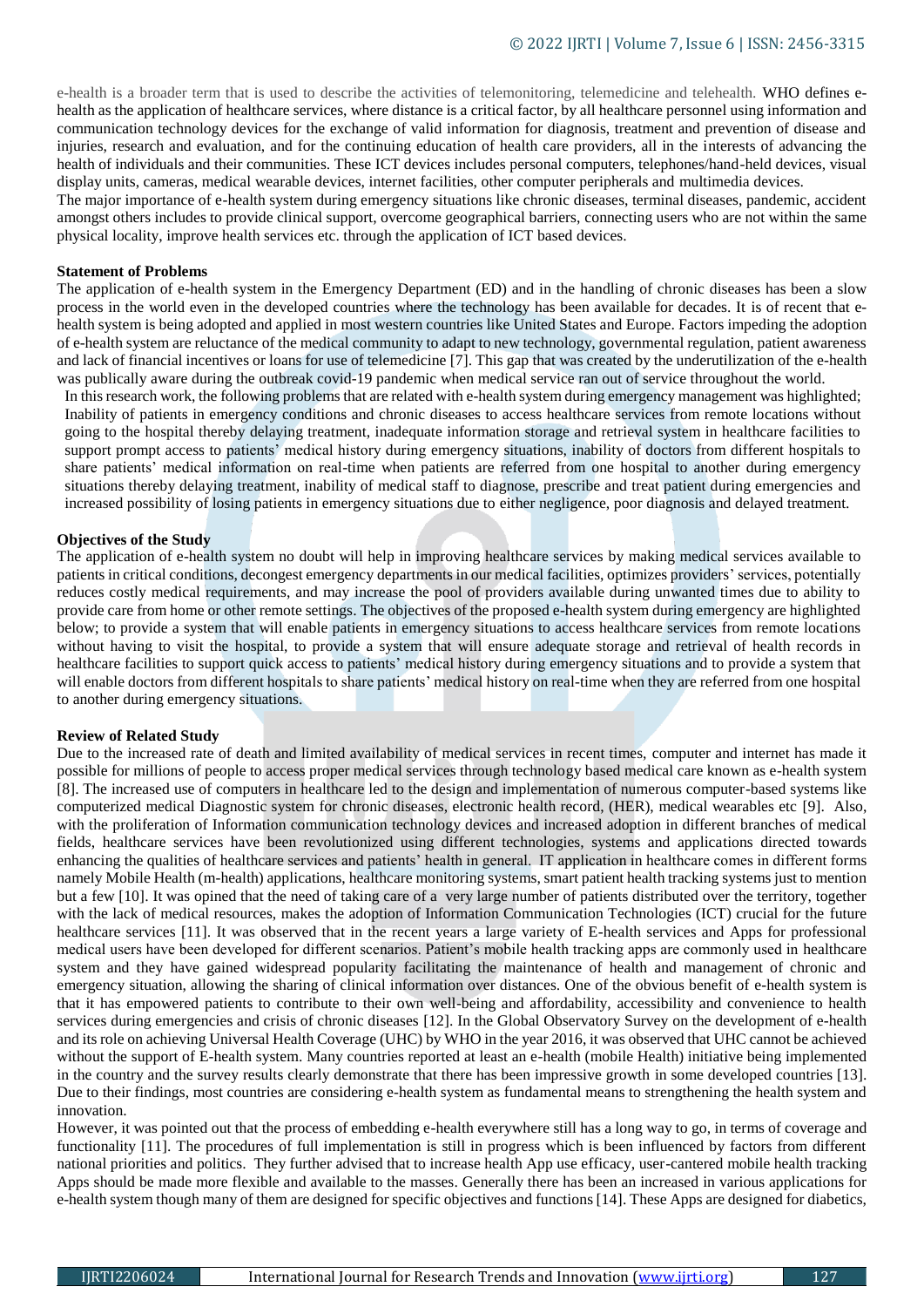blood pressure monitoring, for dermatological problems, for mental health or surgery, for therapy, for cancer patients etc. It was also averred that the large number of existing e-health systems application focused on the treatment/management of a single pathology, while most patients are affected by multiple pathologies and that a real-time monitoring including information sharing and methods for the validation of the acquired information operated by medical personnel staff [11]. In order to accomplish the major objectives of staying healthy which is to preserve the health of individuals, the use of ICT based devices for preventive measures, patient's monitoring, longevity education and sports health have been defined by combining ambient and wearable devices [15]. e-health can also be applied for health investigations which will help to achieve the appropriateness of the primary health care system, the justification of healthcare cost, the reduction of complications and disability with consequent improvement in the quality of life of people. Finally, the implementation of the proposed Healthcare System is projected to reduce the cost of healthcare services which includes reduction of inadequate access to hospital's accident/emergency room and drop in mortality and disability resulting from poor adherence to the prescribed therapy. e-health interventions and services has facilitated in plummeting waiting times, waiting lists, and unwanted appointments for patients who want the services of a specialist for outpatient and emergency services. They also pointed out that e-health services have expanded from providing medical services at hospitals, outpatient departments, specialist offices, as well as between health care personnel, to deliver care at patients' homes.

It was observed that the reasons to define requirements to guide in early detection of deterioration in chronic disease using Telemonitoring systems [1]. The objective of the work is to provide the guidelines for identifying the up-to-date status of managing and treatment of chronic diseases; and to define the requirements for an ideal early detection monitoring system. The implementation of telemedicine has emerged as a positive strategy for reducing re-admissions, improving health and reducing healthcare costs for patients. It was opined that in some of the health facilities where e-health is implemented, death rate has reduced by 34% why hearth failure has reduced declined by 23% while re-admission has reduced drastically. They went further to state that a reduction in total hospital days, overall hospitalizations and length of stay without increasing outpatient visits and urgent care with the support of home e-health system integrated into the healthcare system. Since the adoption of e-health system in some countries, healthcare provision in rural and remote towns has improved through the development of cost-effective models that remain similar in quality to physician-staffed services. Deploying a two-way computer based and communication technology enhances synergy through mobile devices via videoconferencing consultations between the initial hospital that the patient is referred from to the hospitals where the patient is being referred from which may reduce secondary over triage and optimise patient management within community hospitals [19]. It was also observed that the reduction in morbidity and mortality rates, hospital admission time and cost of patient care. Furthermore, e-health services enables patients to take charge of their healing processes, encourages patients, and makes patients to be involved in the management of their health diagnosis and treatment. The importance of monitoring a large number of patients distributed in different locations, sustaining patient's assistance requirements and meeting up with the inadequate of healthcare resources makes the implementation of ICT in medicine very important for the healthcare services [11].

# **Types of e-health**

Technologically, e-health can be viewed under three major headings; which includes Store-and-Forward, Remote Monitoring and Real-Time Interactive e-health system. Both of them has advantageous role to play in general healthcare system and when implemented adequately, will be beneficial to a large extent for both medical personnel and patients alike [20].

# **Store-and-Forward**

Store-and-forward e-health surpasses the need for the medical practitioners to meet in person with a patient. This system allows data such as medical multimedia files or bio-signals will be shared among specialists when necessary after it has been generated from the patient. This process is often used among medical practitioners like pathologist, dermatologist and radiologist. With proper structure and care, this technique will be faster and gives medical personnel the opportunity of giving patients and the generally their best. However, this approach depends largely on the medical history and documented information in the form of multimedia or otherwise, rather than one on one physical examination on patient, which may usually lead to eventual complications such as misdiagnosis.

#### **Remote Monitoring**

Remote Monitoring is usually referred to as self-monitoring or self-testing, this approach of e-health system relies on ICT devices to monitor medical and clinical signs in patients from a remote position. This is extensively used in the management of chronic diseases such as cardiovascular disease, diabetes mellitus and asthma. Benefits of remote monitoring include cost effectiveness, more frequent monitoring and greater patient satisfaction. Some of the drawback of the approach is that there may be chances of inaccurate tests conducted by the patients themselves may be inaccurate, but the outcomes are generally thought to be similar to professional-patient tests.

#### **Real-Time Interactive Services**

This approach of e-health system can provide fast and speedy advice to patients who require medical services. Real-Time Interactive Services is being deployed via different platforms of ICT devices over the internet which includes various mobile devices and handheld devices as well as home visits. A medical information and consultation like taking vital signs and symptoms, which is preceded by the physical assessment like the ones normally done during face-to-face appointments. An example of Real-Time Interactive Services is the tele-based neuropsychology telemedicine which includes neuropsychological consultation and assessment over the mobile devices with patients that are diagnosed with cognitive disorder. Standard evaluation techniques are designed for patient's accessibility via ICT devices that are multimedia enabled.

During the outbreak COVID-19 disease in the year 2020, a unique challenges was presented to the medical system in the world. Specifically, lack of medical personnel, equipment and the threat of medical personal/ care givers being infected due exposure and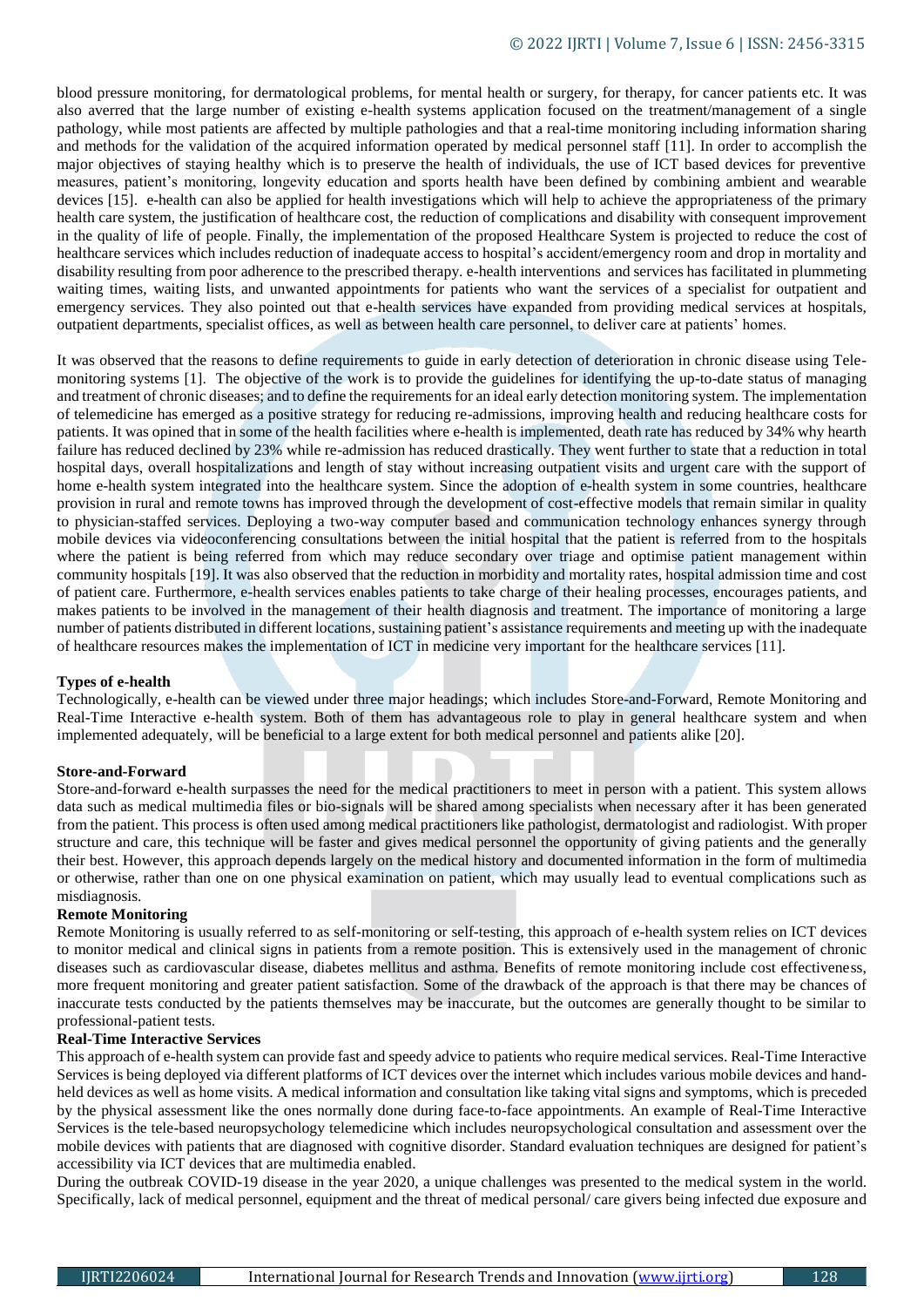physical contacts patients [21]. At this point e-health system was proposed to fill in the gap of shortage of health personal and equipment. With the deployment of the e-health system, there will be a reduction of physical contact as much as possible, by professionals who interact with the affected patients. Those who could benefit from the services includes registration personnel, nurses, social workers, advanced practice providers (APP), and language translators [22]. Furthermore, the extensive regulatory changes regarding telemedicine use in the United States present medical personnel with the chance of exploring new adaptations of the science and technology. In the situation where there are new innovations, emergency medical delivery system will need to promptly adapt to the changing technological landscape and incorporate telemedicine into routine care system.

# **Analysis of the proposed E-health System During Emergencies**

The surge in medical emergencies and global pandemic has significantly strained the medical services and equipment around the globe. This new trend has gave birth to a novel approaches in healthcare services which has led to the implementation e-health system to support the already over-stretched medical system. Information and communication technology based devices and the internet (computer hardware and software components) have been playing a major role in introducing automated systems known as e-health from which several domains and services can benefited [23]. Several benefits which include increasing operation reliability, accuracy and efficiency, time, cost are achieved by the application of computer based medical system. Other medical services which usually depends on the remote distances and other location effects. People in the rural or difficult areas are thus able to access medical services.

The strengths of e-health application has helped the health sector to meet the medical necessities of patients and have proven to be one vital approach in managing the crisis in our public health system. The research methodology deployed in analysis and developing the proposed system is known as the Waterfall Software Methodology.

In Waterfall Model, each phase must be completed before the next phase can begin and there is no overlapping in the phases. The proposed system is a web based e-health System for Emergency Management. It will enable medical facilities and personnel bridge the gap created by time and space between medical employees and patients via information and communication technology devices. The system will enable medical staff to interact directly with patients during emergencies. The will system will also support patient monitoring, diagnosis, prescription, treatments, surgery etc to order for patients have access to medical services within the shortest possible time irrespective of geographical separation, time and otherwise.

The proposed system is a web-based solution developed with tools that support web solutions. In this case, ASP.Net, Bootstrap 4.5 (Control mobile devices of different size) JQuery, JAVA Script, C# and CSS are used as the front end tool while SQL Server serves as the backend tool for storing the operation information. An Operating System (Window 10 Operating System) and Microsoft Visual Studio 2017 (Front end). Most hardware only has operating system requirements or compatibility. An E-health system for emergency management is a three tier- architecture that comprises of the Participants, Medical Services and Information and Communication Technology Devices.



Fig 1: The architecture of the patient e-health system for emergency management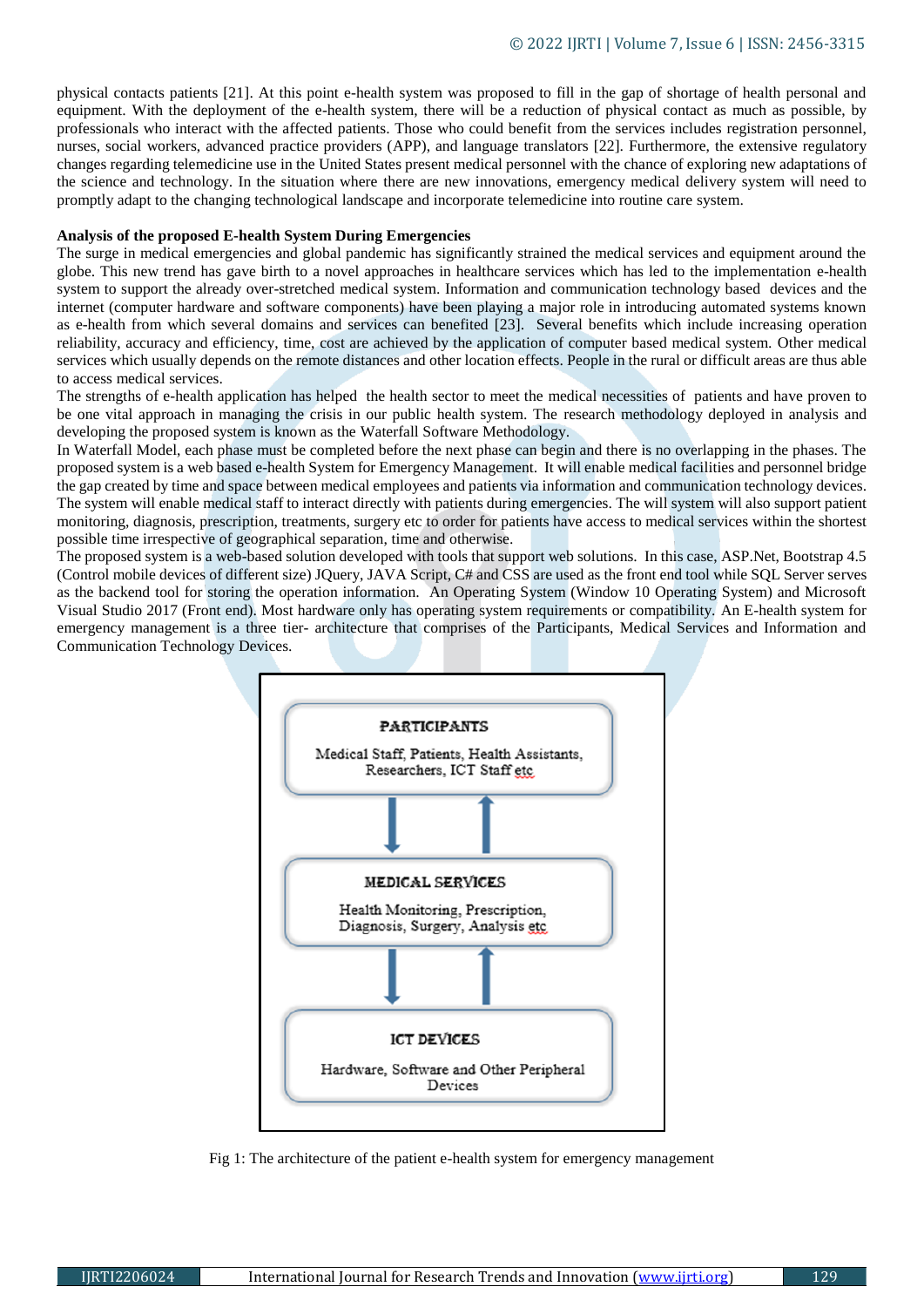# **Participants**

These are all the users who that are involved in the development and application of E-health system for emergency management. They include medical staff, patients, health assistance, ICT application developers etc.

# **Medical Services**

Medical Services are any kind of service or assistance that can be derived from an e-health system for emergency management. They include health monitoring, diagnosis, testing, testing/result analysis, prescription, surgery etc.

#### **Information and Communication Technology Devices.**

These are Information and Communication Technology gadgets that are used in an e-health system either from the participants end or that supports its functionality. These gadgets includes the following, computer system, monitors, servers, hand-held devices, wearables, internet and others medical gadgets associated with e-health system for emergency management.



Fig 2: The flow of communication of the patient e-health system for emergency management

In figure 2, the above diagram shows how e-health system for emergency management works and the internal communication flow. The system creates a communication link between the medical staff and patients during emergencies regardless of distance and time through the use Information and Communication Technology gadgets via the internet. The medical personnel like doctors, nurses, physician, pharmacist, laboratory technologist can connect to their patients during emergencies or attack and carry out the necessary medical services/assistance via the internet and Information and Communication Technology gadgets in real-time. The system supports health monitoring, diagnosis, testing, testing/result analysis, prescription, surgery etc. hence the patients may not need the medical personnel physically mostly when either of them are far from each other during emergencies and crisis. Photos shots/result sheets are obtained by the patients and the medical personnel via their mobiles devices and stored in the database server. These information can be assessed and retrieved by both parties when needed. Also a third party medical staff can assess the medical history and information of a patient from the database on the internet if given the necessary permission and commence the required health services and assistance on the patient when the initial medical staff is not reachable.

#### **Output of the e-health System for Emergency Management.**

The diagram shows the output page of the e-health system for emergency management. The diagram shows the medical staff (physician) page. On this page the physician interacts with the patient and renders the needed medical services and assistance. While the second diagram is the patient's page. The patients answers questions from the medical personnel and receives medical services and assistance.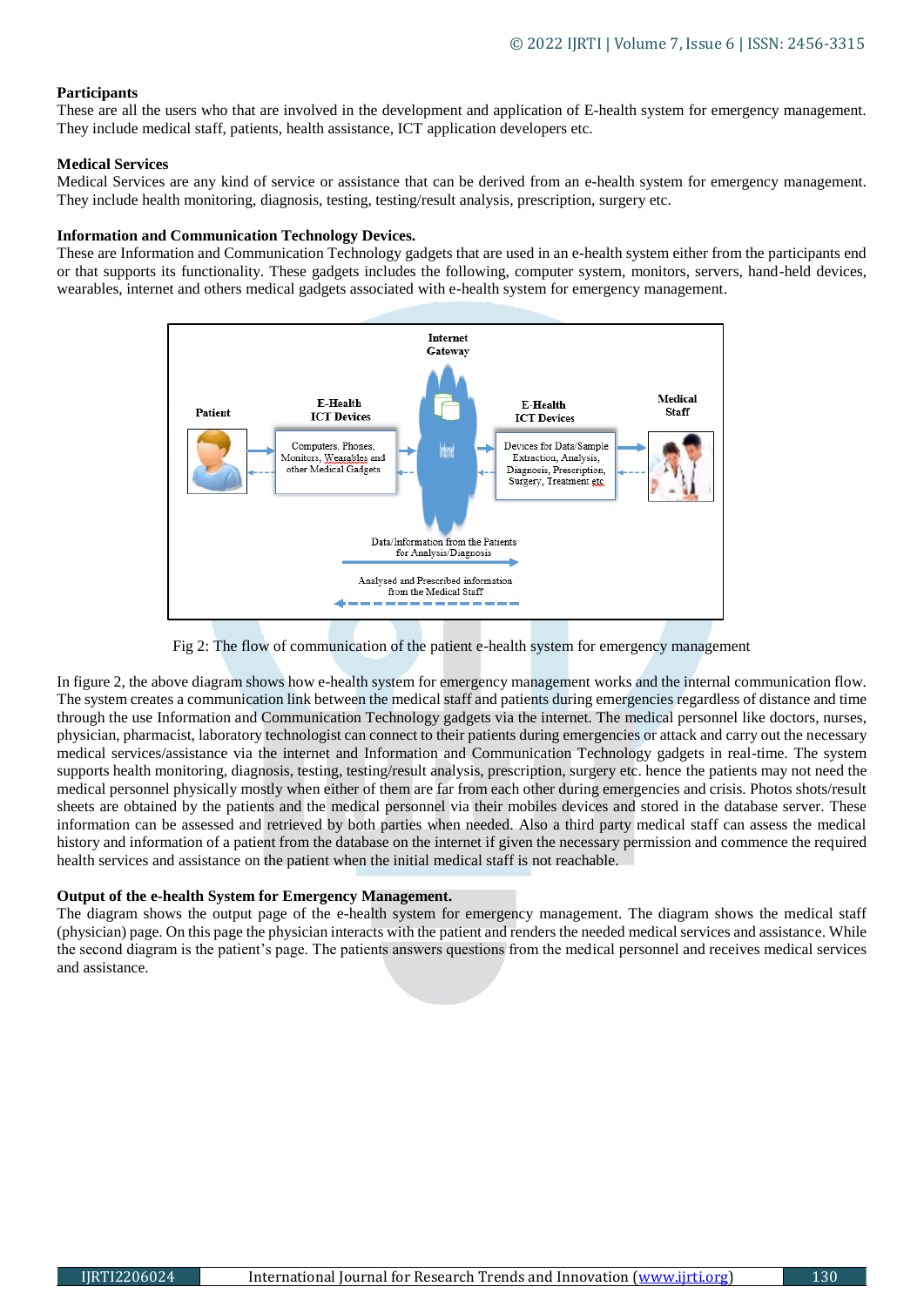| <b>BACK TO MAIN</b>          |                                               |
|------------------------------|-----------------------------------------------|
|                              | <b>ADD DOCTOR PAGE</b>                        |
| <b>Name of Doctor</b>        | <b>Date Employed</b>                          |
| ENTER THE NAME OF THE DOCTOR | $\Box$<br>mm/dd/yyyy                          |
| <b>Sex</b>                   | <b>Username</b>                               |
| <b>MALE</b>                  | <b>ENTER DATE OF USERNAME</b><br>$\checkmark$ |
| Category                     | <b>Password</b>                               |
| <b>OCTICIAN</b>              | <b>ARTHURSHAM</b><br>$\checkmark$             |
| <b>Address</b>               | <b>Picture</b>                                |
| <b>ENTER THE ADDRESS</b>     |                                               |
| <b>Email</b>                 |                                               |
| <b>ENTER EMAIL ADDRESSS</b>  | Choose File No file chosen                    |
| <b>Place of Work</b>         | <b>Phone Number</b>                           |
| <b>ENTER HOSPITAL NAME</b>   | <b>ENTER PHONE NUMBER</b>                     |

Fig 3: Medical personnel (Physician) Interface

| Patient Registration Page<br>$\checkmark$ |
|-------------------------------------------|
|                                           |
|                                           |
|                                           |
|                                           |
|                                           |
| ▭                                         |
|                                           |
|                                           |
|                                           |
|                                           |
|                                           |
|                                           |
|                                           |

Fig 4: Patient Interface (Physician) Interface

# **Benefits of e-health During Emergencies**

Many countries are moving towards the full realization of e-health system in order to acquire decent and improved medical services for their citizens most especially during emergencies, chronic diseases and the elderly. In achieve order to achieve this task, all of the relevant parties involved have to agree and work with the term and condition guiding the application of the system. The following are some of the advantages of e-health system for emergency management.

#### **Improve Quality Healthcare Delivery System**

When the E-health system for emergency management is fully deployed, it will enhance quality and improved health system to the patients and the entire populace. Health crisis/attacks of chronic diseases, emergencies to accidents will be managed due to the availability of medical services real-time irrespective of location. Also patients will have the opportunity to be treated by health specialists that are not available in their locality through the e-health system for emergency management platform.

#### **Improved Health Monitoring System**

Since the system works as a real-time application, it will avail patients and medical personnel the opportunity of keep in touch with each and a follow-up with the patient's situation where they are geographically far from each other. This will actually reduce death and deterioration of health condition of patients.

#### **Reduction in Laboratory and Diagnosis Errors**

With the use of this system, it means that majority of the laboratory tests and diagnosis are automated. This will reduce human errors associated with laboratory tests and diagnosis and enhance the time for laboratory tests and diagnosis. Also these results and report will be readily available online where medical practitioners with the given permission can have access and make contributions.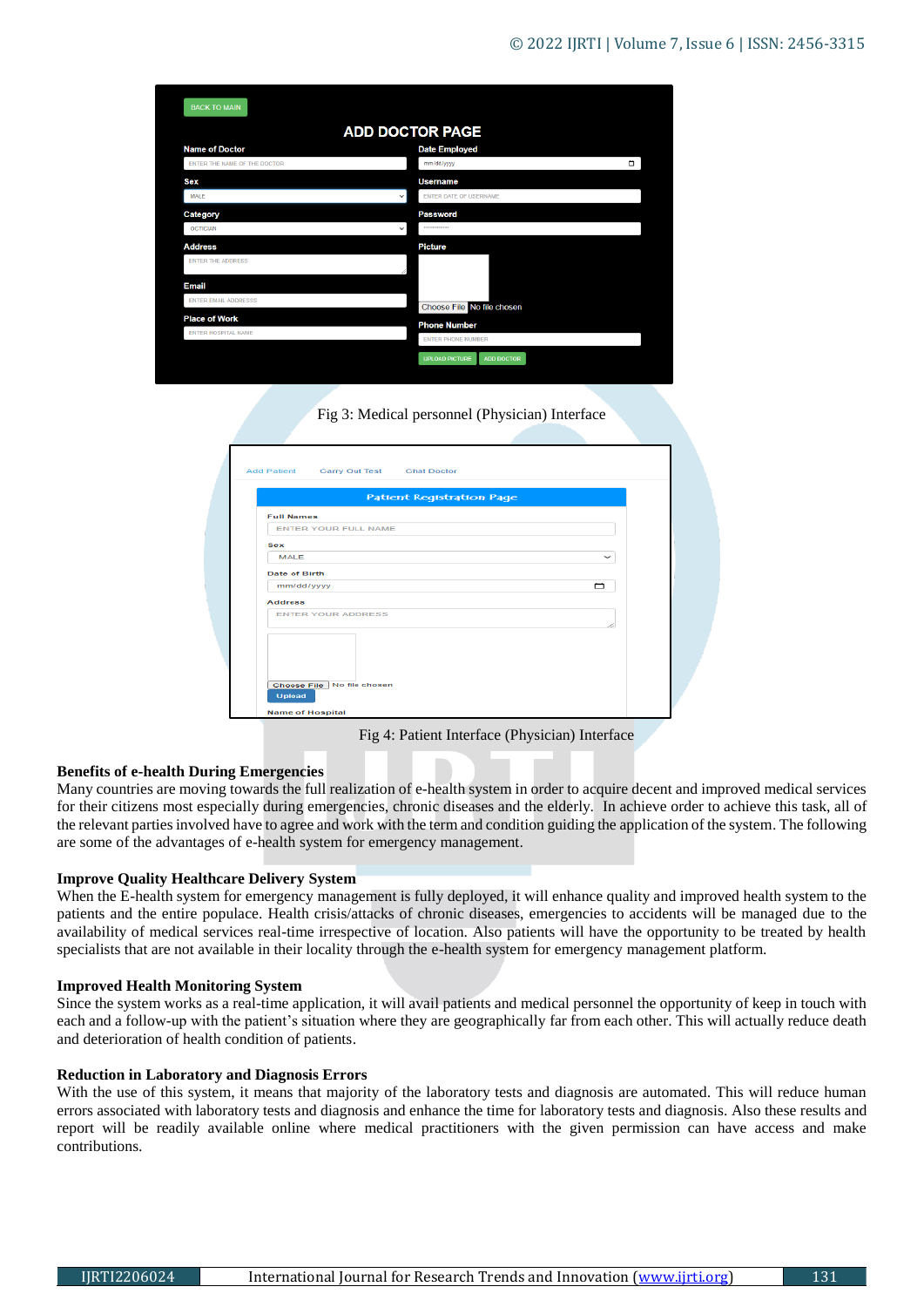# **Access to Medical Services Irrespective of Location**

As a real-time system, medical services on the platform will be accessible by patients and users round the clock irrespective of location. Research has shown that many patients residing in the rural settlements have access to limited medical services either due to shortage of personnel or personnel not willing to work in this remote villages. Also it was noted that some elderly people may not be strong enough to travel to the towns and cities for quality medical service due to their age. But with the deployment of ehealth system for emergency management patients, medical services will be made available to different kind of users irrespective of geographic separation.

#### **Improved Medical Research**

This new medical care management system will improve medical research procedures by breaking new grounds in medical education and sharing of information. With the use of ICT gargets which the e-health system for emergency management is based on, it will hasten research methods with more accurate result as well shard knowledge and information among researchers that are domiciled in various educational institution and research institute in diverse geographical location.

#### **Sharing of Medical Records/Information among Medical Staff**

E-health system for emergency management will improved sharing of patient's medical databanks and collaboration amongst different medical specialist irrespective of their distance apart. This will improve patient's health and save them from death. Even situations where patient are out of town, a new medical practitioner who is within the reach of the patient can commence the treatment while relying on the medical history that is available to via the internet if permission is granted to him.

# **Improved Protection of the Privacy and Security of Patient Information**

Based on the modern privacy and security devices, health record and information of patients have become very secured and accessible. Like Electronic Health Record System (EHRS) that supports H-health system for emergency management, the patients' medical history and information are only made available to only those whose access are given and are directly involved with the treatment of the patient. This will reduced blackmail, stigmatization and abuse of patients with chronic and terminal and the information

# **Reduced Cost of Health Care Procedures**

With the application of simple economics principle which states that increase in availability will reduced cost, shows that since the application of e-health system for emergency management will make health services available and accessible to patients and users, definitely this will force its cost downward. People will not travel to towns and cities for health services and also the triage system will be improved.

#### **Expanding the Reach of Health-care professionals**

e-health system for emergency management will reduce health-care professionals' administrative burden and other repetitive aspects of their jobs. This will give them more time for actual patient-contact and monitoring. This is particularly important for patients or clinics located in rural areas or for home-care/outpatients for travel is difficult or not recommended. With the aid of digital clinical-grade devices available to patients, they are empowered and oblige to make their health information available to health personnel mostly physician at real time.

#### **Preventive Medical Care System**

e-health system for emergency management will help patients to self-manage their health conditions through regular monitoring and tracking of symptoms. More importantly, it is a medium for the early detection of significant changes to disease progression in a patient. e-health platforms are therefore of immense value for emergency cases and chronic disease patients that are classified as 'risk' cases'.

# **Challenges of e-health System**

# **High Level of Illiteracy**

This has been a major setback in the improvement and acceptance of e-health system among the people. Patients residing in the rural settlements that usually have limited access to health services are not educated enough to accept and use the required ICT devices through which e-health system is deployed. Even when E-health is made available to them, either they are not able to use them or they are underutilized.

#### **Poverty**

Unlike the conventional method of deploying medical services to patients, e-health system is deployed via ICT devices and platforms which are usually costly. With their present income per capita among patients and the high cost of living, it is almost very difficult for patients to acquire ICT devices that are used for e-health systems. Most cases when patients are actually aware of this facilities, acquiring them becomes a major setback that if not well managed very well it may cause complications and death during emergencies.

#### **Low Internet Penetration**

e-health system are largely deployed online which needs internet connectivity. Currently 59.5% of the world population has access to internet connectivity which are basically located in the urban centres while the rural and remote settlements are left out (Joseph, 2022). Most patients in the rural areas can hardly access to e-health system during emergencies and accidents due to unviability of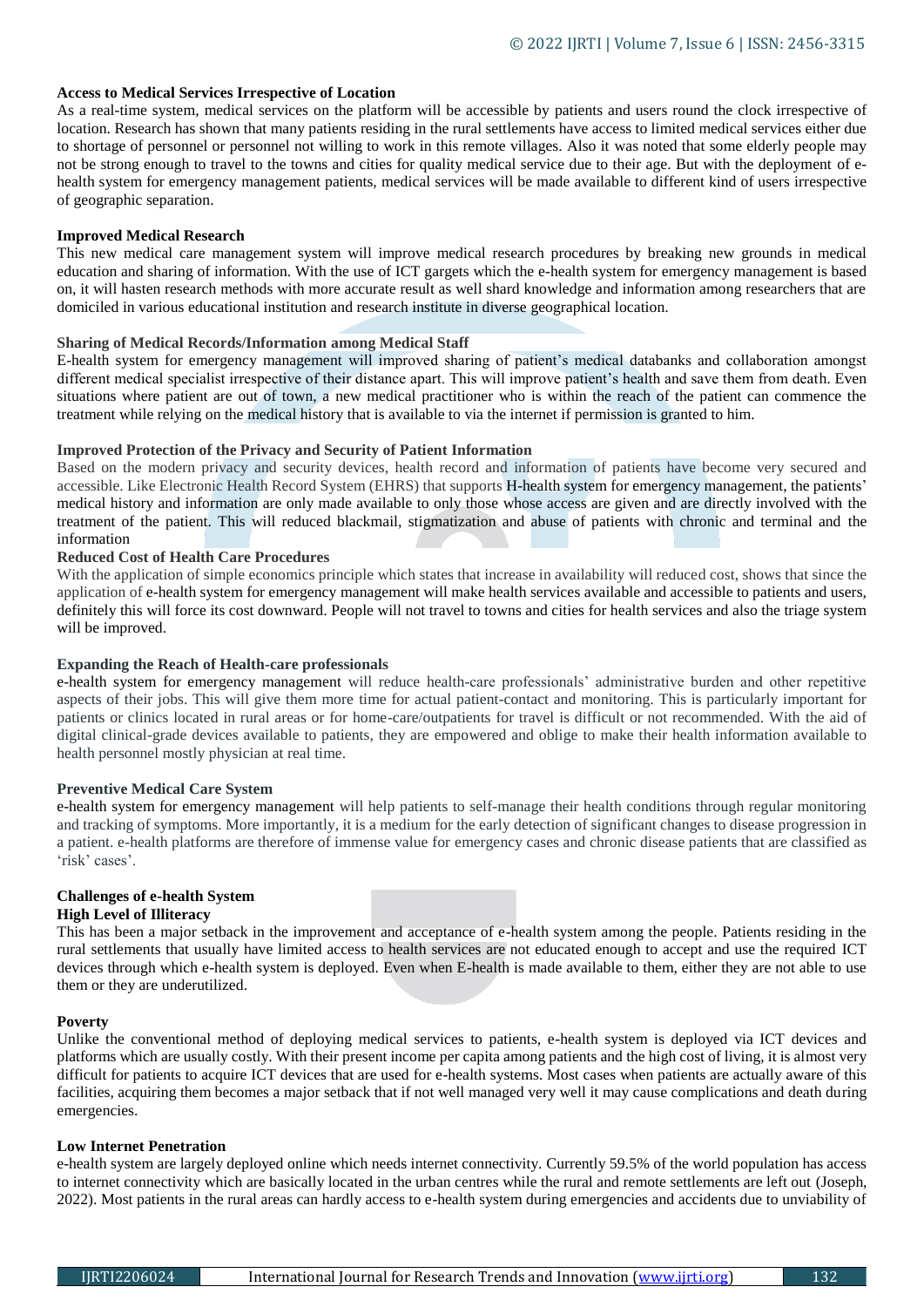internet accessibility. Experts had opined that with the present rate of internet connectivity, the full implementation and benefits of e-health system during emergencies and accidents may become very difficult to attain.

# **Lack of ICT facility**

These ICT devices and its peripheral devices through which e-health systems are deployed to users are most times not available to patients due to economic barriers or otherwise. Developing and third world countries are those that are mostly hit by this challenge. In most cases, these ICT devices that available to patients during emergencies are obsolete or very difficult for patients and user to operate.

# **Lack of Skilled ICT/medical personal**

Lack of skilled ICT/ medical personal that will operate these e-health ICT devices has been a major drawback in the full actualization of the importance of the system. Most of these systems are complex that trained personals are needed to manage them. If these personals are available, the financial burden of hiring becomes another hiccup.

# **Social-Cultural Acceptance**

Generally many has some kind of reservation towards technologically-based medical services. Generally the acceptance of e-health systems in the world presently is low. Patients a still use to the conventional method of medical services were medical personnel has face to face contact with patients and users. Some cultures goes as far as forbidding this new trend of treatment and patients are allowed to die or issues become complicated for patients to embrace e-health system.

# **Legal and Security Issues**

Legal and Security Issues has been a major hurdle in making e-health system generally acceptable to medical personnel, patients and users. e-health system needs a legislative and legal backing from the country's legal system. This will make all and sundry to use the system without fear of litigation of any form. Also the safekeeping of the information the platform must be protected else it will be compromised and abused by users and third party.

# **Government/Private Funding**

Most of the e-health system platform could not survive for too long due to lack of financial support during harsh economic situations. Government and private organisations are to assist these medical companies through grants and loans to enable these e-health organisations thrive even under harsh economic conditions.

#### **Unavailability of Medication Record/Information**

e-health system works with patients records which most times becomes unavailable during emergencies and accidents. These companies should liaise with patients and other users to generate and update these information from time to time and shared across these platforms with appropriate regulation and security measures.

#### **Conclusion**

It is observed that the need to handle a large number of patients with emergency and chronic cases distributed all over the country and the unavailability of medical personnel has made the adoption of information communication technologies (ICT) based medical approach inevitable for the healthcare system to withstand the surging number of emergency cases. This new trend of medical services uses information communication technologies gadgets like computers, handheld device, phones, body-worn and embedded devices. It has improved medicals services and health condition of patients during emergencies in the various ways if fully implemented like improve quality healthcare delivery system, improved health monitoring system, reduction in laboratory and diagnosis errors, access to medical services irrespective of location, improved medical research, sharing of medical records/information among medical staff, improved protection of the privacy and security of patient information, reduced cost of health care procedures, expanding the reach of health-care professionals, preventive medical care system etc. Examples of the challenges facing the full utilization of e-health medical system are high level of illiteracy, poverty, low internet penetration, lack of ICT facility, lack of skilled ICT/medical personal, social-cultural acceptance, legal and security issues, government/private funding, unavailability of medication record/information etc.

#### **Recommendation and Further Research**

This system is highly recommended for use in medical facilities and outreaches to monitor, diagnose and treat patients' mostly in remote locations and different geographic locations during medical emergencies and crisis. The e-health application system is userfriendly and simple to manage. However, e-health application system for emergencies can be improved to support more information and communication devices, and also upgraded to support multiple users because at present it is limited to about three to five users at a time.